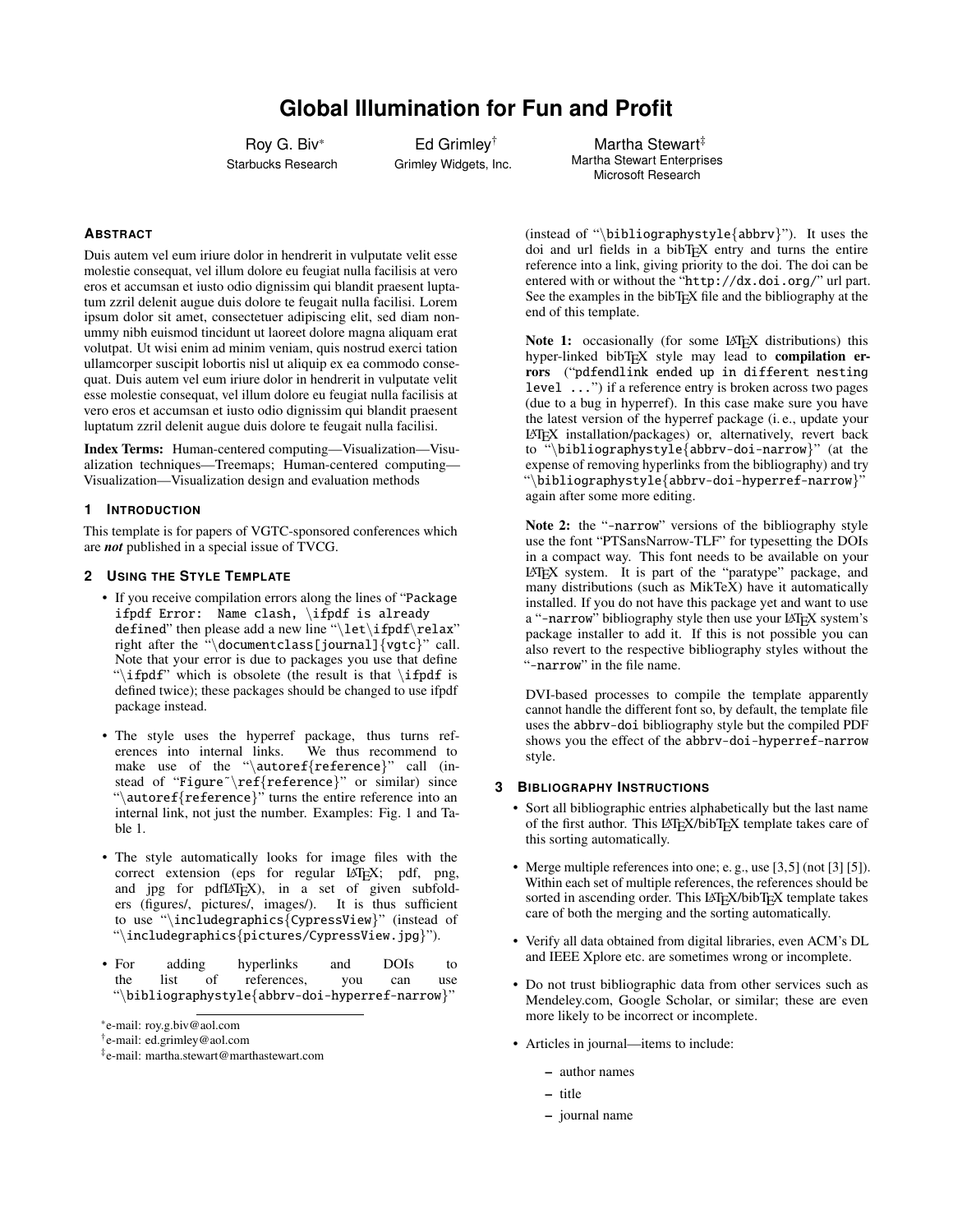- year
- volume
- number
- month of publication as variable name (i. e., {jan} for January, etc.; month ranges using  $\{\text{jan } #\{\text{/}\}\text{/}\# \text{ feb}\}\$  or  $\{\tan\#(-\} \# \text{ feb}\})$
- use journal names in proper style: correct: "IEEE Transactions on Visualization and Computer Graphics", incorrect: "Visualization and Computer Graphics, IEEE Transactions on"
- Papers in proceedings—items to include:
	- author names
	- title
	- abbreviated proceedings name: e. g., "Proc.\ CONF ACRONYNM" without the year; example: "Proc.\ CHI", "Proc.\ 3DUI", "Proc.\ Eurographics", "Proc.\ EuroVis"
	- year
	- publisher
	- town with country of publisher (the town can be abbreviated for well-known towns such as New York or Berlin)
- article/paper title convention: refrain from using curly brackets, except for acronyms/proper names/words following dashes/question marks etc.; example:
	- paper "Marching Cubes: A High Resolution 3D Surface Construction Algorithm"
	- should be entered as " ${M}$ arching  ${C}$ ubes: A High Resolution {3D} Surface Construction Algorithm" or "{M}arching {C}ubes: A high resolution {3D} surface construction algorithm"
	- will be typeset as "Marching Cubes: A high resolution 3D surface construction algorithm"
- for all entries
	- DOI can be entered in the DOI field as plain DOI number or as DOI url; alternative: a url in the URL field
	- provide full page ranges AA--BB
- when citing references, do not use the reference as a sentence object; e. g., wrong: "In [\[4\]](#page-2-4) the authors describe . . . ", correct: "Lorensen and Cline [\[4\]](#page-2-4) describe . . . "

# **4 EXAMPLE SECTION**

You can use the Lorem ipsum dolor sit amet, consetetur sadipscing elitr, sed diam margins for com-nonumy eirmod tempor invidunt ut labore et dolore magna aliquyam ments while edit-erat, sed diam voluptua. At vero eos et accusam et justo duo dolores ing the submis-et ea rebum. Stet clita kasd gubergren, no sea takimata sanctus est sion, but please remove the marginpar comments for submission. Lorem ipsum dolor sit amet. Lorem ipsum dolor sit amet, consetetur sadipscing elitr, sed diam nonumy eirmod tempor invidunt ut labore et dolore magna aliquyam erat, sed diam voluptua [\[3,](#page-2-2) [5\]](#page-2-3). At vero eos et accusam et justo duo dolores et ea rebum. Stet clita kasd gubergren, no sea takimata sanctus est Lorem ipsum dolor sit amet. Lorem ipsum dolor sit amet, consetetur sadipscing elitr, sed diam nonumy eirmod tempor invidunt ut labore et dolore magna aliquyam erat, sed diam voluptua. At vero eos et accusam et justo duo dolores et ea rebum. Stet clita kasd gubergren, no sea takimata sanctus est.

## **5 EXPOSITION**

Duis autem vel eum iriure dolor in hendrerit in vulputate velit esse molestie consequat, vel illum dolore eu feugiat nulla facilisis at vero eros et accumsan et iusto odio dignissim qui blandit praesent luptatum zzril delenit augue duis dolore te feugait nulla facilisi. Lorem ipsum dolor sit amet, consectetuer adipiscing elit, sed diam nonummy nibh euismod tincidunt ut laoreet dolore magna aliquam erat volutpat [\[2\]](#page-2-5).

$$
\sum_{j=1}^{z} j = \frac{z(z+1)}{2} \tag{1}
$$

Lorem ipsum dolor sit amet, consetetur sadipscing elitr, sed diam nonumy eirmod tempor invidunt ut labore et dolore magna aliquyam erat, sed diam voluptua. At vero eos et accusam et justo duo dolores et ea rebum. Stet clita kasd gubergren, no sea takimata sanctus est Lorem ipsum dolor sit amet. Lorem ipsum dolor sit amet, consetetur sadipscing elitr, sed diam nonumy eirmod tempor invidunt ut labore et dolore magna aliquyam erat, sed diam voluptua. At vero eos et accusam et justo duo dolores et ea rebum. Stet clita kasd gubergren, no sea takimata sanctus est Lorem ipsum dolor sit amet.

#### **5.1 Lorem ipsum**

Lorem ipsum dolor sit amet (see [Table 1\)](#page-2-1), consetetur sadipscing elitr, sed diam nonumy eirmod tempor invidunt ut labore et dolore magna aliquyam erat, sed diam voluptua. At vero eos et accusam et justo duo dolores et ea rebum. Stet clita kasd gubergren, no sea takimata sanctus est Lorem ipsum dolor sit amet. Lorem ipsum dolor sit amet, consetetur sadipscing elitr, sed diam nonumy eirmod tempor invidunt ut labore et dolore magna aliquyam erat, sed diam voluptua. At vero eos et accusam et justo duo dolores et ea rebum. Stet clita kasd gubergren, no sea takimata sanctus est Lorem ipsum dolor sit amet. Lorem ipsum dolor sit amet, consetetur sadipscing elitr, sed diam nonumy eirmod tempor invidunt ut labore et dolore magna aliquyam erat, sed diam voluptua. At vero eos et accusam et justo duo dolores et ea rebum.

## **5.2 Mezcal Head**

Lorem ipsum dolor sit amet (see [Fig. 1\)](#page-2-0), consetetur sadipscing elitr, sed diam nonumy eirmod tempor invidunt ut labore et dolore magna aliquyam erat, sed diam voluptua. At vero eos et accusam et justo duo dolores et ea rebum. Stet clita kasd gubergren, no sea takimata sanctus est Lorem ipsum dolor sit amet. Lorem ipsum dolor sit amet, consetetur sadipscing elitr, sed diam nonumy eirmod tempor invidunt ut labore et dolore magna aliquyam erat, sed diam voluptua. At vero eos et accusam et justo duo dolores et ea rebum. Stet clita kasd gubergren, no sea takimata sanctus est Lorem ipsum dolor sit amet.

#### 5.2.1 Duis Autem

Lorem ipsum dolor sit amet, consetetur sadipscing elitr, sed diam nonumy eirmod tempor invidunt ut labore et dolore magna aliquyam erat, sed diam voluptua. At vero eos et accusam et justo duo dolores et ea rebum. Stet clita kasd gubergren, no sea takimata sanctus est Lorem ipsum dolor sit amet. Lorem ipsum dolor sit amet, consetetur sadipscing elitr, sed diam nonumy eirmod tempor invidunt ut labore et dolore magna aliquyam erat, sed diam voluptua. At vero eos et accusam et justo duo dolores et ea rebum. Stet clita kasd gubergren, no sea takimata sanctus est Lorem ipsum dolor sit amet. Lorem ipsum dolor sit amet, consetetur sadipscing elitr, sed diam nonumy eirmod tempor invidunt ut labore et dolore magna aliquyam erat, sed diam voluptua. At vero eos et accusam et justo duo dolores et ea rebum. Stet clita kasd gubergren, no sea takimata sanctus est. Lorem ipsum dolor sit amet.